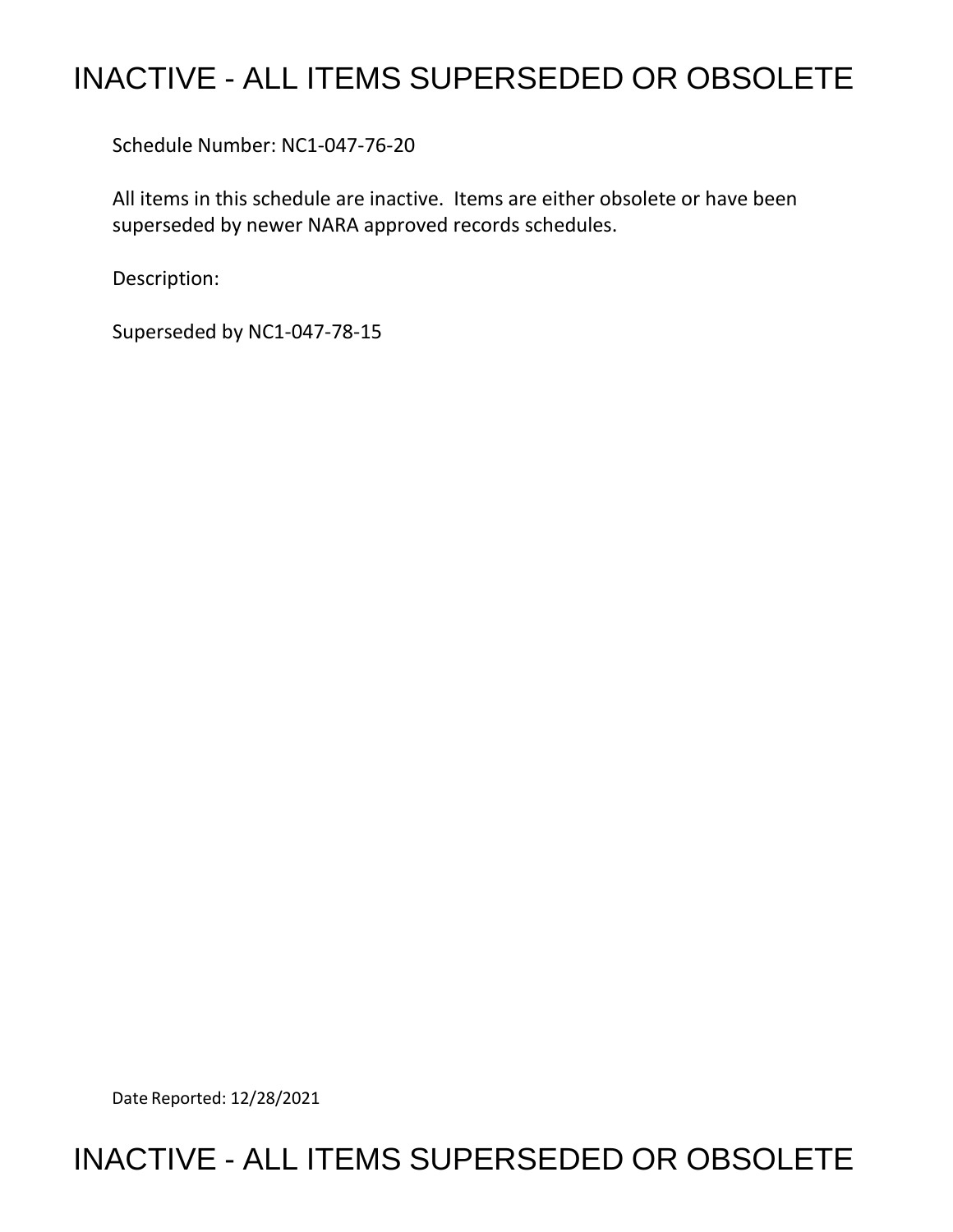|                                                              | Standard Form No. 115                                                                                                                                                                                                                                                                                                                                                                                                                                                                                                                                                                                                                                                                                                                                                                                                                                    |                                                      |                                                                                                                                       |                            |         |                            |
|--------------------------------------------------------------|----------------------------------------------------------------------------------------------------------------------------------------------------------------------------------------------------------------------------------------------------------------------------------------------------------------------------------------------------------------------------------------------------------------------------------------------------------------------------------------------------------------------------------------------------------------------------------------------------------------------------------------------------------------------------------------------------------------------------------------------------------------------------------------------------------------------------------------------------------|------------------------------------------------------|---------------------------------------------------------------------------------------------------------------------------------------|----------------------------|---------|----------------------------|
|                                                              | Revised November 1951<br>REQUEST FOR AUTHORITY<br>Prescribed by General Services                                                                                                                                                                                                                                                                                                                                                                                                                                                                                                                                                                                                                                                                                                                                                                         |                                                      | <b>LEAVE BLANK</b>                                                                                                                    |                            |         |                            |
| Administration<br>GSA Reg. 3-IV-106<br>TO DISPOSE OF RECORDS |                                                                                                                                                                                                                                                                                                                                                                                                                                                                                                                                                                                                                                                                                                                                                                                                                                                          |                                                      | DATE RECEIVED                                                                                                                         |                            | JOB NO. |                            |
| 115-103<br>(See Instructions on Reverse)                     |                                                                                                                                                                                                                                                                                                                                                                                                                                                                                                                                                                                                                                                                                                                                                                                                                                                          |                                                      | JAN 1 3 1976                                                                                                                          |                            |         |                            |
| TO:                                                          | GENERAL SERVICES ADMINISTRATION,                                                                                                                                                                                                                                                                                                                                                                                                                                                                                                                                                                                                                                                                                                                                                                                                                         |                                                      | DATE APPROVED                                                                                                                         | N C 1                      |         |                            |
|                                                              | NATIONAL ARCHIVES AND RECORDS SERVICE, WASHINGTON, D.C. 20408                                                                                                                                                                                                                                                                                                                                                                                                                                                                                                                                                                                                                                                                                                                                                                                            |                                                      |                                                                                                                                       |                            |         |                            |
|                                                              | 1. FROM (AGENCY OR ESTABLISHMENT)<br>Department of Health, Education, and Welfare                                                                                                                                                                                                                                                                                                                                                                                                                                                                                                                                                                                                                                                                                                                                                                        |                                                      | In accordance with the provisions of 44 U.S.C.                                                                                        | NOTIFICATION TO AGENCY     |         |                            |
| 2. MAJOR SUBDIVISION<br>Social Security Administration       |                                                                                                                                                                                                                                                                                                                                                                                                                                                                                                                                                                                                                                                                                                                                                                                                                                                          |                                                      | 3303a the disposal request, including amend-<br>ments, is approved except for items that may<br>be stamped "disposal not approved" or |                            |         |                            |
| 3. MINOR SUBDIVISION                                         | Bureau of Supplemental Security Income                                                                                                                                                                                                                                                                                                                                                                                                                                                                                                                                                                                                                                                                                                                                                                                                                   |                                                      | "withdrawn" in conumn 10.                                                                                                             |                            |         |                            |
|                                                              | 4. NAME OF PERSON WITH WHOM TO CONFER                                                                                                                                                                                                                                                                                                                                                                                                                                                                                                                                                                                                                                                                                                                                                                                                                    | 5. TEL. EXT.                                         |                                                                                                                                       |                            |         |                            |
|                                                              | George S. Yamamura                                                                                                                                                                                                                                                                                                                                                                                                                                                                                                                                                                                                                                                                                                                                                                                                                                       | 45750                                                |                                                                                                                                       |                            |         |                            |
|                                                              | 6. CERTIFICATE OF AGENCY REPRESENTATIVE:                                                                                                                                                                                                                                                                                                                                                                                                                                                                                                                                                                                                                                                                                                                                                                                                                 |                                                      |                                                                                                                                       |                            |         |                            |
|                                                              | I hereby certify that I am authorized to act for the head of this agency in matters pertaining to the disposal of records, and that the records described in this list or                                                                                                                                                                                                                                                                                                                                                                                                                                                                                                                                                                                                                                                                                |                                                      |                                                                                                                                       |                            |         |                            |
| further retention.<br>Date)                                  | to warrant further retention on the expiration<br>ceased to have suffi-<br>of the period of time indicated or on the occur-<br>cient value to warrant<br>X<br>rence of the event specified.<br>(Signature of Agency Representative)                                                                                                                                                                                                                                                                                                                                                                                                                                                                                                                                                                                                                      |                                                      |                                                                                                                                       |                            |         |                            |
| 7.<br><b>ITEM NO.</b>                                        | 8. DESCRIPTION OF ITEM<br>(WITH INCLUSIVE DATES OR RETENTION PERIODS)                                                                                                                                                                                                                                                                                                                                                                                                                                                                                                                                                                                                                                                                                                                                                                                    |                                                      |                                                                                                                                       | 9.<br>SAMPLE OR<br>JOB NO. |         | 10.<br><b>ACTION TAKEN</b> |
| Ι.                                                           | TITLE XVI CLAIMS FOLDERS RETAINED BY BUREAU OF RETIREMENT<br>AND SURVIVORS INSURANCE PROGRAM CENTERS<br>These claims folders contain all pertinent material<br>accumulated in the adjudication of a claim for Supplemental<br>Security Income (SSI) payments in cases where there is<br>no concurrent eligibility for Title II (RSI) benefits.<br>The folders contain the initial claims application and<br>supporting documentation, award or disallowance notices,<br>redetermination documents, certain payment history forms,<br>and related material.<br>In cases where there is concurrent eligibility for<br>NOTE:<br>Title II (RSI) and Title XVI payments, Title XVI claims<br>material will be filed in the regular Title II (RSI)<br>folder. Disposal instructions for these folders are<br>contained in Exhibit 4-1 of ADS Guide SSA.g:40-2. | Disallowed Title XVI Claims and Awarded Claims Where |                                                                                                                                       |                            |         |                            |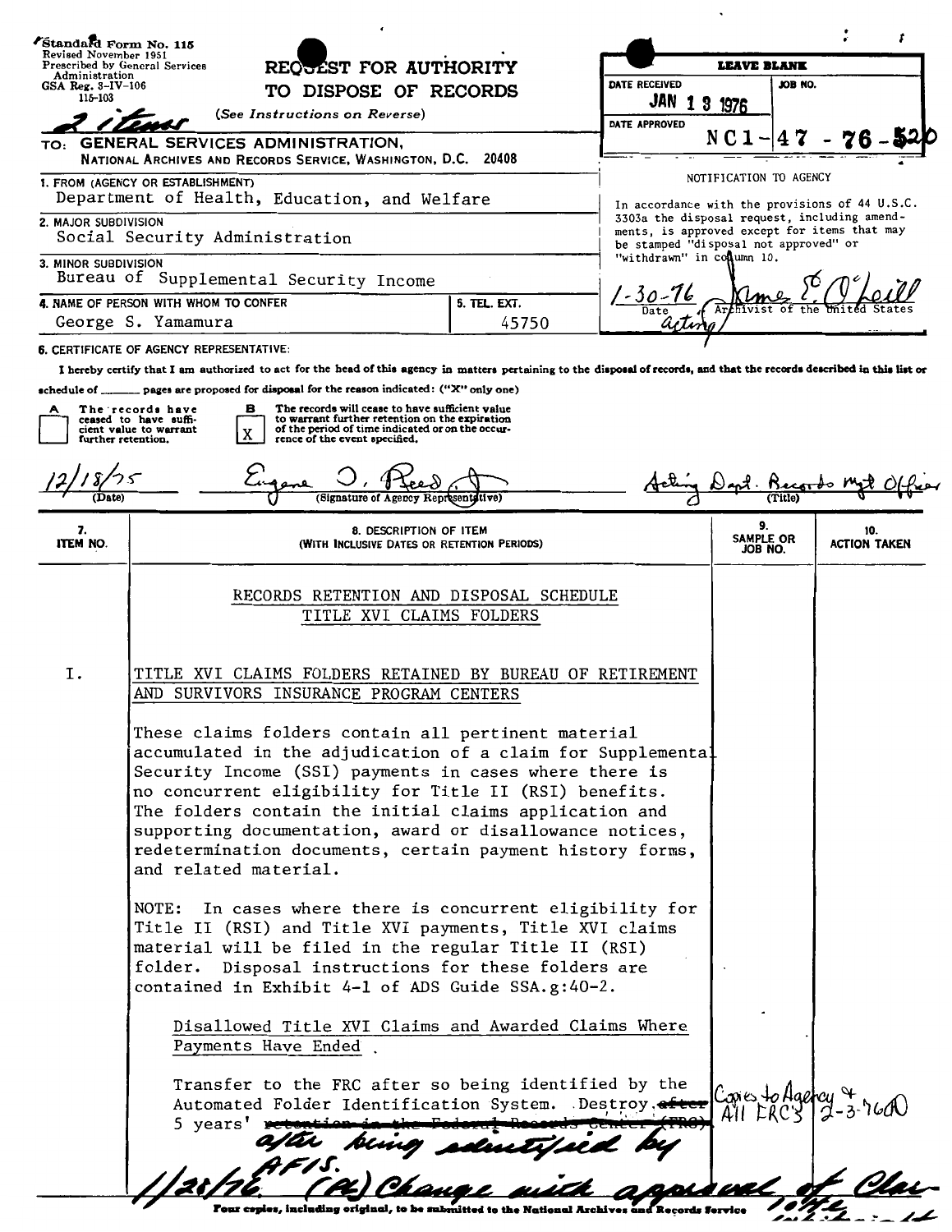### **INSTRUCTIONS**

*General Instructions:* Use Standard Forms 115 and 115a, obtainable from Supply Centers of the Federal Supply Service, General Services Administration, to obtain authority to dispose of records. Submit four copies, all of which should be signed and dated, to the National Archives and Records Service. Indicate the number of pages involved in the disposal request under entry  $6.$  Copy 4 of the standard form will be returned to the agency as notification that Congress has authorized disposal of the items marked *c,*  "approved."

#### Specific Instructions:

*Entries 1, 2, aud 3* should show *what* agency has custody of the records that are identified on the form, and should contain the name of the department or independent agency, and its major and minor subdivisions.

*L'atries 4 and 5* should help identify and locate the person to *whom* inquiries regarding the records should be d:rected.

Entry 6 should show what kind of authorization is requested. Only one of two kinds of authorizations may be requested on a particular form.

- *Box A* should be marked if immediate disposal is to be made of past accumulations of records, and the completed form thus marked is a list.
- Box B should be marked if records that have accumulated or will continue to accumulate are to be disposed of at some definite future time or periodical:y at stated intervals, or if disposal is to be made of microphotographed records after :t has been ascertained that the microfilm copies were made in accordance with the standards prescribed in GSA Regulations B-IV. l05; and the completed form thus marked is a schedule.

 $Entry$  7 should contain the numbers of the items of records identified on the form in sequence, i. e., 1, 2, 3, 4, etc.

Entry 8 should show what records are proposed for disposal.

Center headings should indicate what office's rec*ords* are involved *if* all records described on the form are not those of the same office or if they are records created by another office or agency.

An identification should be provided of the *types* of records involved if they are other than textual records, for example, if they are photographic records, sound recordings, or cartographic records.

An itemization and accurate identification should be provided of the *series of records* that are proposed for disposal. Each series should comprise the largest practical grouping of separately organized and logically related materials that can be treated as a single unit for purposes of disposal. Component parts of a series may be listed separately if  $num$ bered consecutively as 1a, 1b, etc., under the general series entry.

A statement should be provided showing *when* the records were produced or *when* disposal is to be made of the records, thus:

- If Dox A under- entry 6 was marked, the inclusive dates during which the records were produced should be stated.
- If Box B under entry 6 was marked, the period of retention should be stated. The retention period may be expressed in terms of years, months, etc., or in terms of future actions or events. A future action ur event that is to determine the retention period must be objective and definite. If disposal of the records is contingent upon their being microfilmed, the retention period should read: "Until asthe retained that microphotograph ic copies have been made in accordance with GSA Regulations  $3$  lV $\cdot$ 105 and are adequate substitutes for the paper records."

**Entry 9 should show what samples of records were** submitted for each item, or with *what job aumber* such samples were previously submitted. Samples of types of records other than textual and cartographic records should not be submitted.

 $Entry\ 10$  should be left blank.

U.S. GOVERNMENT FRINTING OFFICE: 1532-O-712-313

fficer ds

Records Liaison **BDI** Officer

ر رو/1

OQA Records Liaison Øfficer

**BRSI** Records Liazson Officer

SST Records Liaison Officer